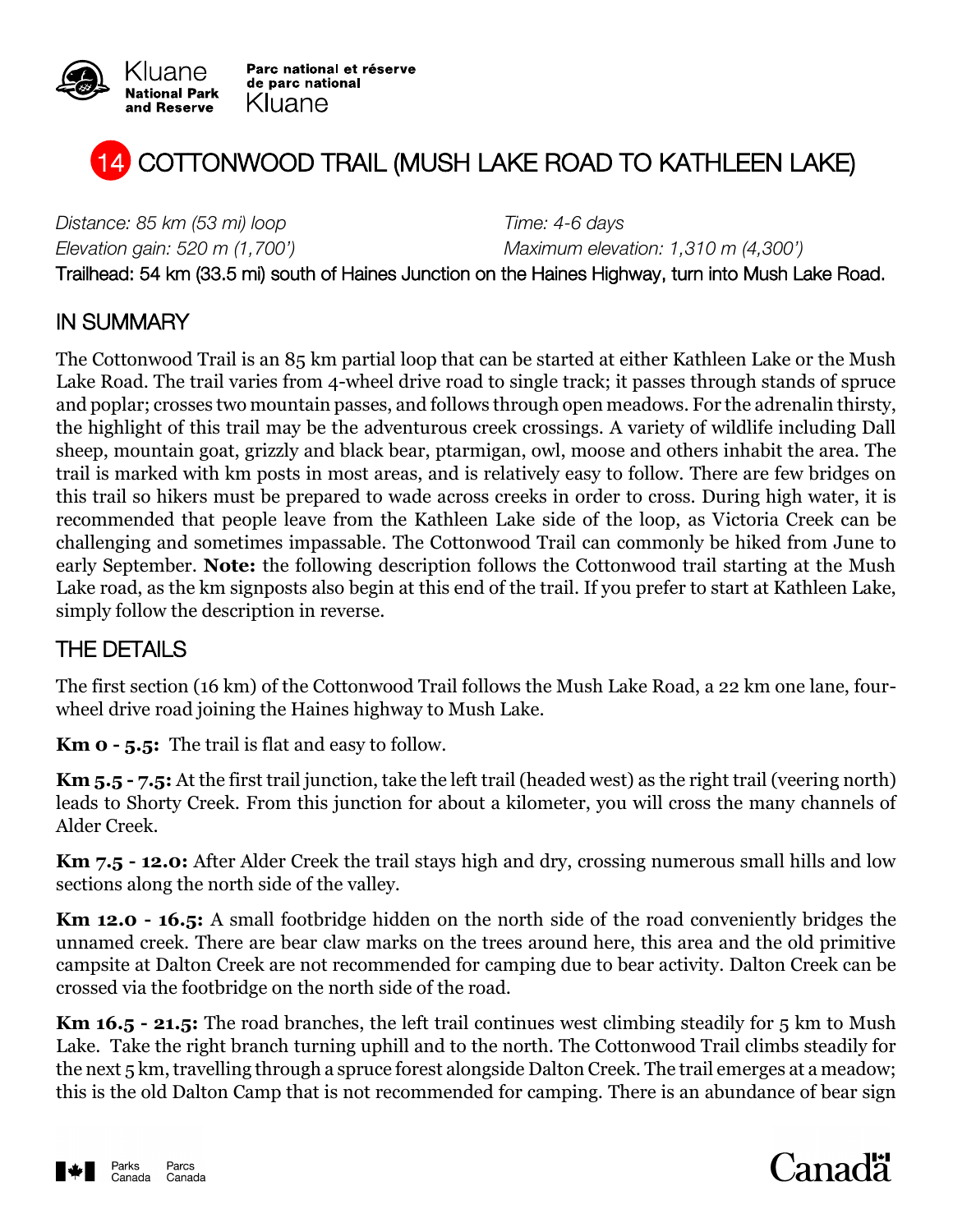in the area; it is obviously a popular travel route for wildlife. If it is near the end of the day and you are in search of a place to camp, your best alternative to continuing on, is to head west following the meadows and find a camp site that you are comfortable with, there seems to be less bear signage in this direction, as it appears to be less of a travel route. If you are continuing on the trail, head right (north) at the primitive Dalton Camp, the trail climbs to a beautiful alpine pass.

**Km 21.5 - 26.7:** The alpine pass is known as Dalton Pass. The trail traces the west side of Dalton Creek, crossing many smaller creeks along the way. In spring this area is very wet and not suitable for camping. Grizzly bear, moose and ptarmigan are common to the area, however other wildlife sightings may include fox, coyote, wolves, wolverines, sheep, goats, marmots, pikas, ground squirrels, golden eagles, and smaller birds.

**Km 26.7 - 33.0:** From the pass the trail continues downhill, roughly following Shrikes Creek. After a steep switchback, the trail crosses upper Victoria Creek. Posts on either side of Victoria Creek mark the best crossing areas (*Victoria Creek is crossed a second time, where it empties into Louise Lake at km 67).*

**Km 33.0 - 35.7:** The trail heads west (upstream) along Victoria Creek, and is easy to follow up to km 35.7. Although the road continues, follow the trail that cuts up to the right. This is the only way out of the valley!

**Km 37.5 - 39.3:** You will gain 150 M (500') in elevation along this section of the trail as you cross the second mountain pass of your hike. Posts or stone markers mark the trail. If you have any extra time, this is a nice area to explore further.

**Km 39.3 - 41.8:** You are now in the Cottonwood Valley. The trail winds downhill into groves of balsam poplar trees and wildflower meadows.

**Km 41.8 - 46.6:** This is the halfway point of the trail. Cross the smaller creek that joins Cottonwood Creek, however it is best to remain on the left side of Cottonwood Creek, particularly during high water. Watch for a marker downstream that indicates where the trail crosses the creek and follows a series of meadow thickets. It will continue through these meadows until it emerges once again at Cottonwood Creek (km 46.6). When the creek is low, you may be able to walk down the creek bed. It is recommended to obtain water before reaching the designated campsite, as the meadows are dry and water may not be available.

#### **Kilometre 47 is the beginning of a 36 km stretch of the trail where camping in designated campsites is mandatory.**

**Km 46.6 - 49.0:** The trail now turns north and wanders through a spruce and willow forest for about l km before opening up in a very large meadow. **The first designated camping area is located in this two-kilometre stretch of meadow (km 47 - km 49). The next camping area is also a designated site and is 18-20 km away at Lower Victoria Creek***.* **There is no camping allowed between these two areas.** You may notice a long "bear stomp" that approaches and leaves one of the last spruce trees leading into the meadow. A bear stomp is an area of indented footprints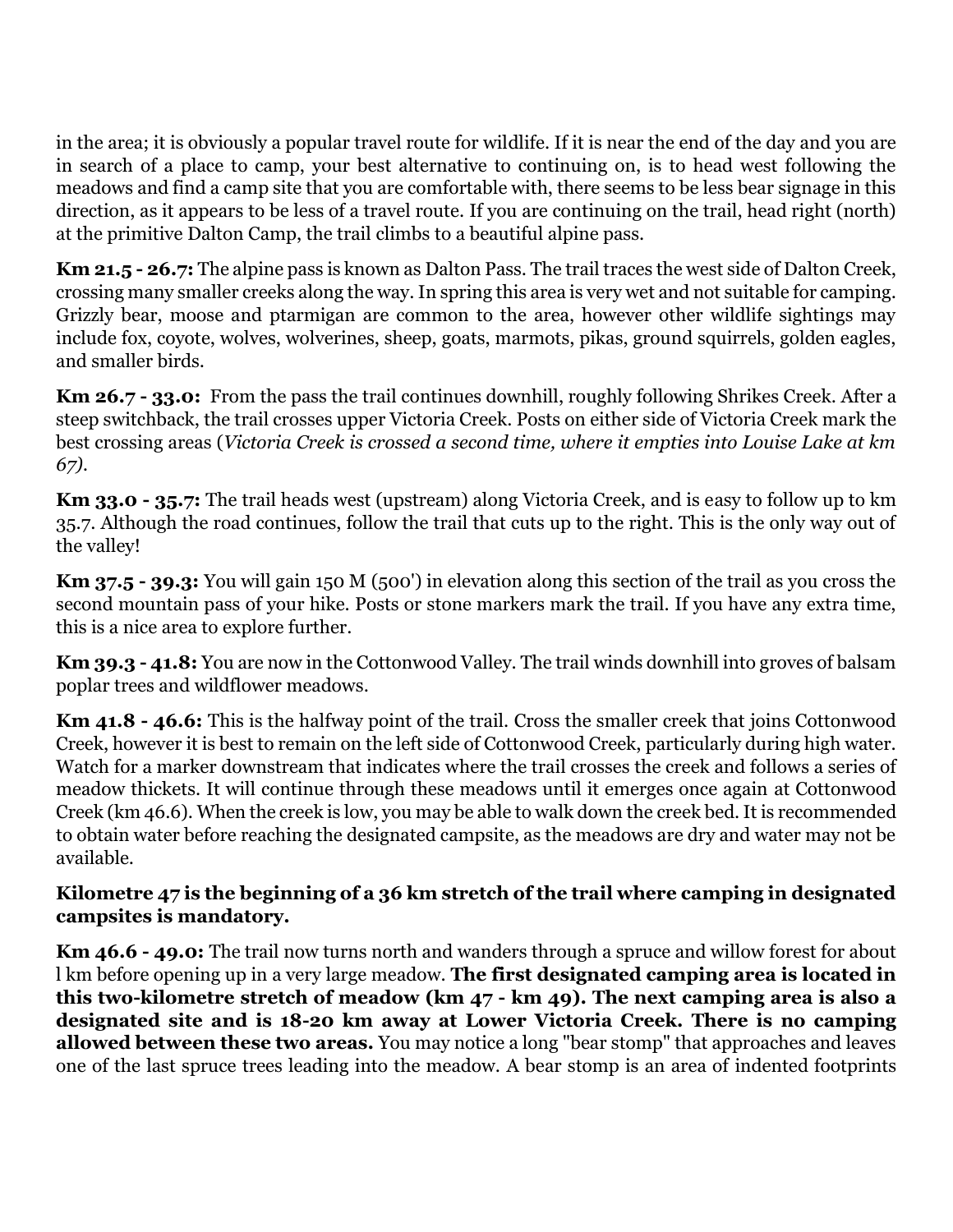made by a bear (or several bears) following in the same tracks over time. Stomps often lead to scratching trees, where the bears rub and claw.

**Km 49.0 - 52.4:** The 49.0 km signpost stands out in the meadow. **There is no camping from this point (km 49) until Victoria Creek at km 67.** The trail leaves the meadow and turns right along the side hill to avoid wet areas. The section leaving the meadow may be spongy and wet however conditions dry up as the trail climbs to the abandoned mining road leading to Kathleen Lake. During mid to late summer *Sheperdia canadensis* (Soapberry or Buffalo berry) is abundant from this section of trail through to Kathleen Lake. Be vigilant in making noise and very bear aware.

**Km 52.4 - 55.7:** The trail crosses a creek and the road continues down through an old spruce forest until you arrive at the Johobo mine site.

**Km 55.7 - 57.3:** Look for the remains of the abandoned Johobo mine. The mine operated until the early 60's. Bornite, a purplish - coloured copper ore found in small veins in volcanic rocks, was excavated in the mine. The small mountain on the right contains the entrance to the mineshaft. The cleared area offers great opportunity to see wildlife tracks.

**Km 57.3 - 67.1:** The next l0 km follows a side hill that overlooks Louise Lake, eventually arriving at the lakeshore and lower Victoria Creek alluvial fan.

**Km 67.1 - 71.3: Kilometre 67 marks the location of the second designated campsite.** For the second time on the trip you'll cross Victoria Creek, however exercise caution as the volume is greater and the flow swifter. It may be wise to spend the night and cross early in the morning when water levels are lower. Search up and downstream for a spot where the stream is wide and shallow. There are signposts on either side of the creek that lead back to the trail.

**Km 71.3 -74.2: There is one additional designated campsite approximately 4 km east of Victoria Creek. This site is located along the shore of Kathleen Lake where the trail crosses an unnamed creek at approximately km 71.3. Pick the site with the best visibility next to the lakeshore rather than in the treed area near the trail. This is the last designated camping site before the Kathleen Lake trailhead**. **Plan to hike the remainder of the trail in one day (about 12 km)**. The trail continues along the lakeshore and meets a peninsula at km 74.2. A rockslide occurred at km 72. It is highly recommended to carefully skirt around the slide.

**Km 74.2-77.9: Goat Creek campsite has been permanently closed due to frequent bear activity in the area.** The trail crosses Goat Creek, a creek that is usually narrow and swift so you may need to scope a good crossing spot. The trail climbs onto and over a rock glacier just past Goat Creek, this section is single track with several switchbacks, rock Cairns mark the way.

**Km 77.9 - 81.0:** The trail skirts the slope above Kathleen Lake, crossing a few avalanche paths before descending to the King's Throne trail junction (marked with a post). The trail veering right climbs the Kings Throne, do not take this trail but continue straight along Kathleen Lake.

**Km 8l.0 - 82.7:** The trail winds along Kathleen Lake eventually opening up on an old mining road and ends at the Kathleen Lake Day Use Area, 27 km (17 mi) south of Haines Junction.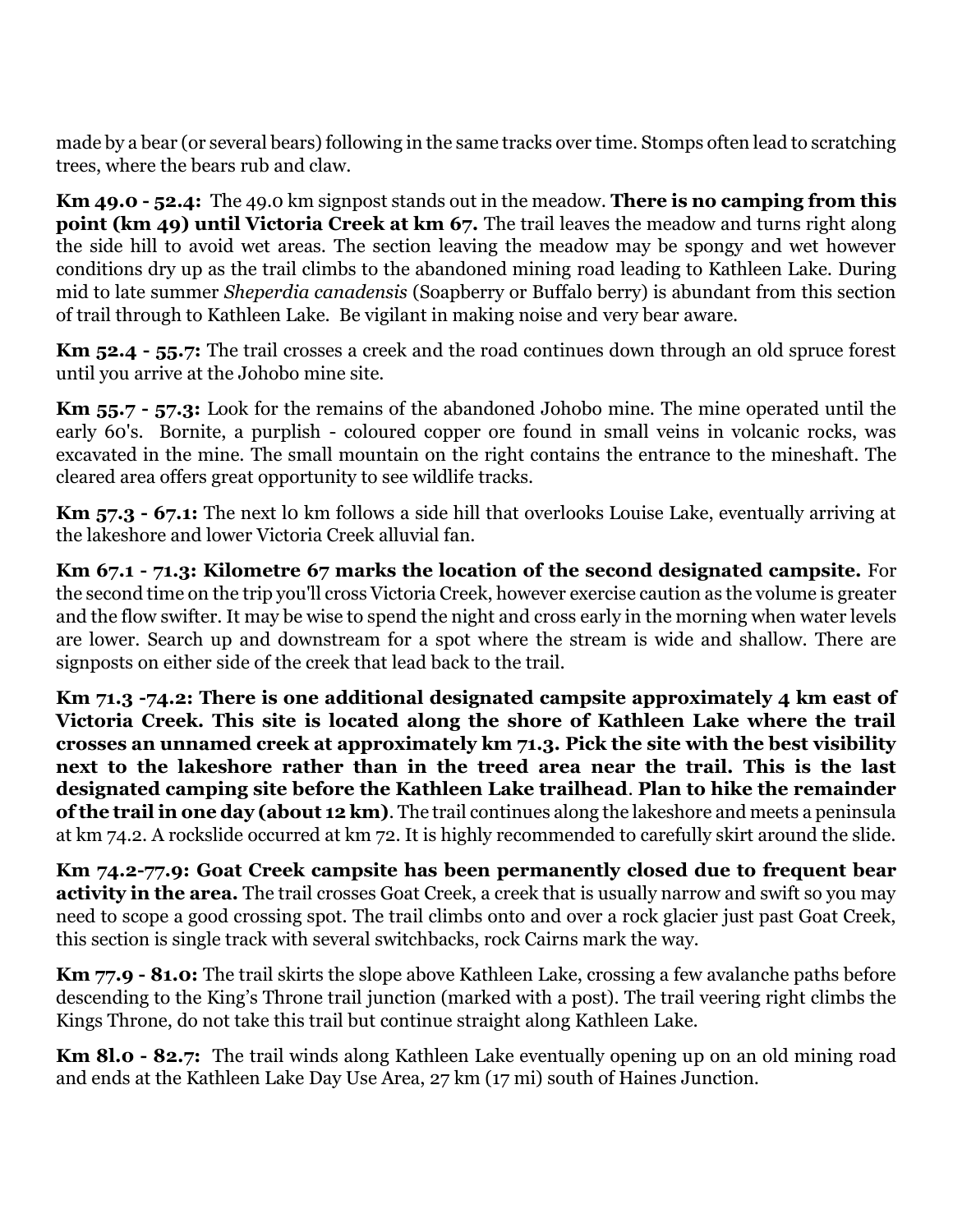## WHAT YOU NEED TO KNOW

For all overnight trips in the park Approved Bear Resistant Food Canisters are mandatory (see the link http://www.igbconline.org/index.php/safety-in-grizzly-country/bear-resistant-products/igbc-certified-bear-resistantproducts) and a Wilderness Permit is required, both can be obtained from the Kluane National Park and Reserve Visitor Centre in Haines Junction. For more information, please call 867-634-7207.

In an attempt to reduce the potential for bear/human conflicts while camping along the Cottonwood Trail, **camping in the designated camping areas is mandatory from Km 82.7 to Km 47 (between Kathleen Lake and Cottonwood Creek),** however random camping is permitted for other areas of the trail.

Three sites have been identified as having a lower risk for encounter than other sites and areas assessed. These are 1) along the shore of Kathleen at an unnamed creek at approximately km 71.3; 2) the Lower Victoria Creek fan (km 67) and 3) Cottonwood meadows (km 47-49).

Travellers are required to hike through the trail segments between these areas before camping. This will require that people plan their trip carefully. The approximate distances between sites are:

| Kathleen Lake to Unnamed creek (km 71.3)        | 12 km  |
|-------------------------------------------------|--------|
| Unnamed creek to Lower Victoria (km 67)         | 4.3 km |
| Lower Victoria to Cottonwood Meadows (km 47-49) | 18 km  |

Bear sightings are common in this area. Trail closures due to bear activity can occur during the summer months. Staff at the Kluane National Park and Reserve Visitor Centre in Haines Junction will have the latest information. Review recommendations for travel within the **YOU ARE IN BEAR COUNTRY** brochure. Please report all bear sightings to the staff at the Visitor Centre.

Cellular telephones do not work in most of the park. Satellite phones or satellite messaging devices are strongly recommended. **For emergencies please call 1-780-852-3100.**

If you need topo maps: Kathleen Lakes 115 A/11, Mush Lake 115 A/6, Auriol 115 A/12, Cottonwood Lakes 115 A/5.